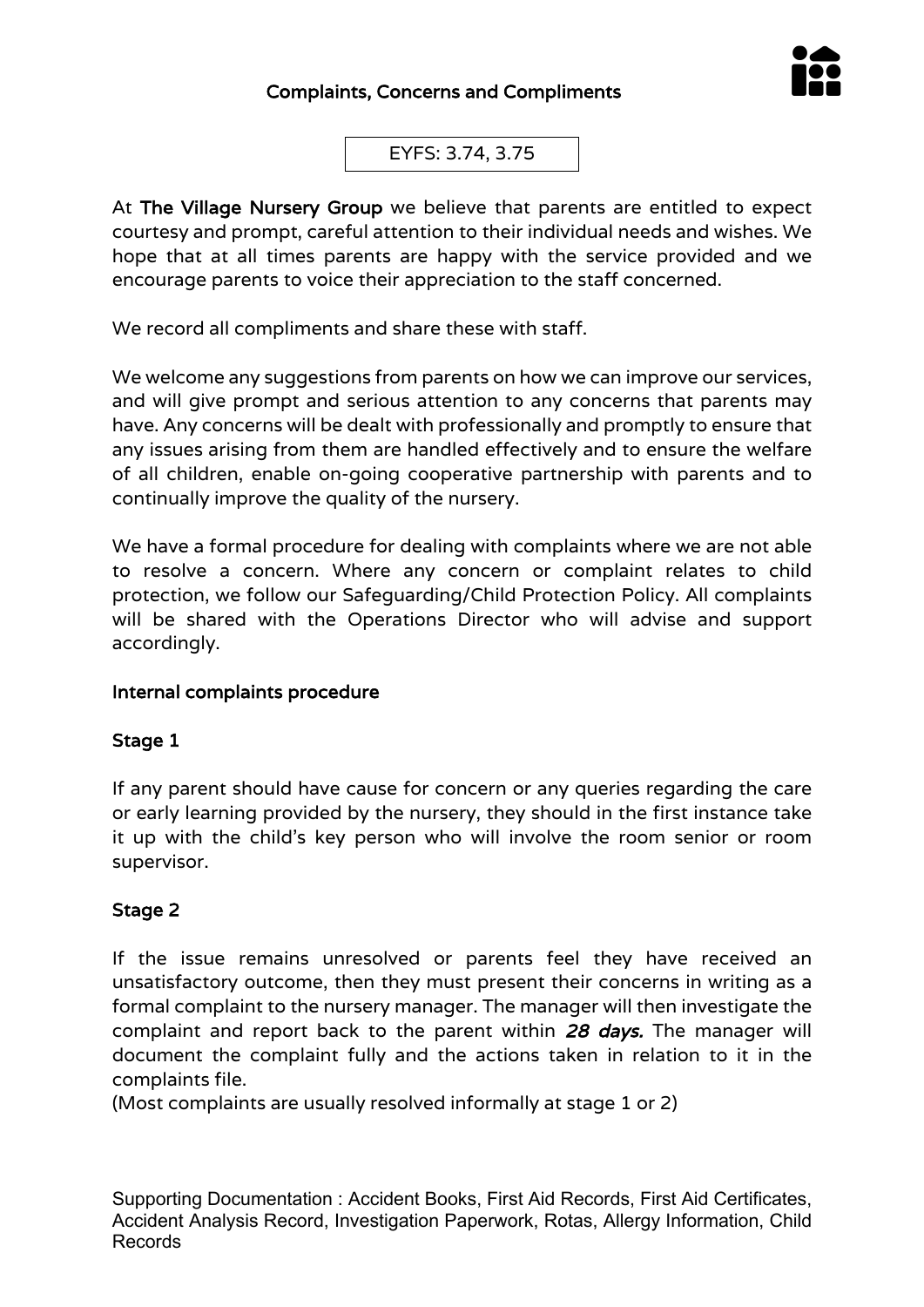

# Stage 3

If the matter is still not resolved, the nursery will hold a formal meeting between the manager, parent and a senior staff member to ensure that it is dealt with comprehensively. The nursery will make a record of the meeting and document any actions. All parties present at the meeting will review the accuracy of the record, and be asked to sign to agree it and receive a copy. This will signify the conclusion of the procedure.

# Stage 4

If the matter cannot be resolved to their satisfaction, parents have the right to raise the matter with Ofsted. Parents are made aware that they can contact Ofsted at any time they have a concern, including at all stages of the complaints procedure, and are given information on how to contact Ofsted. Ofsted is the registering authority for nurseries in England and investigates all complaints that suggest a provider may not be meeting the requirements of the nursery's registration. It risk assesses all complaints made and may visit the nursery to carry out a full inspection where it believes requirements are not met.

A record of complaints will be kept in the nursery. The record will include the name of the complainant, the nature of the complaint, date and time complaint received, action(s) taken, result of any investigations and any information given to the complainant including a dated response.

Parents will be able to access this record if they wish to; however, all personal details relating to any complaint will be stored confidentially and will be only accessible by the parties involved. Ofsted inspectors will have access to this record at any time during visits to ensure actions have been met appropriately.